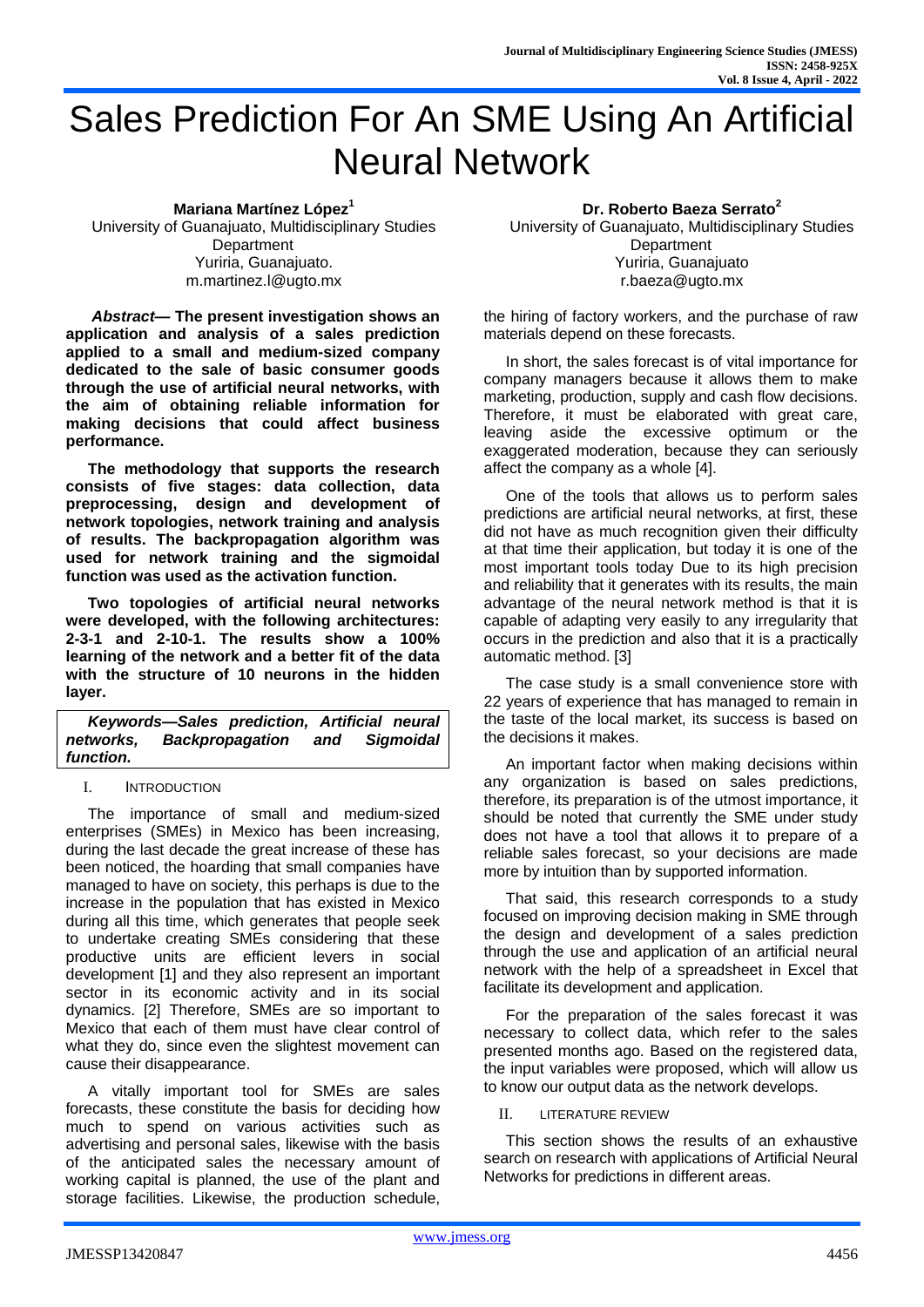Zhong, Orcid, Kang & Yang (2017) conducted an investigation on the precision that can be obtained to predict the rate of material elimination in ultrasonic machining through the application of ANN, the results show that its application provides better results at the time of predicting compared with other methods. [7] Kurt R, Karayilmazlar S & Cabuk Y (2017) made a forecast using artificial neural networks in the paper and cardboard industry in Turkey to determine the export figures, likewise, the authors highlight the importance of the increase in the use of this tool not common. [8] Rosales, Mora & Guada (2017) developed an investigation to make a prediction of the microclimate of the Hechicera Mérida Venezuela, based on the results the authors mention that they consider the use of ANN viable for the prediction of the microclimate in the short term, being able to extend its use to other locality, which could be useful for the development of disaster prevention plans, planting periods and in the prediction of energy supply in wind and solar plants. [9]

Rodríguez & Turias (2017) develop a comparison between artificial neural networks and classical methods for the prediction of mobility between transport zones, the objective of the research is to obtain an estimation procedure using simple and inexpensive input variables. They mention that, unlike traditional models, the alternative model works better with the input data used, better adjusting the expected results. The results are highly promising and therefore the ability of artificial neural networks to predict mobility between zones is demonstrated. [10] Jordán Expósito, MJ (2017) made a prediction in AR through artificial neural networks, this to predict the spread of the West Nile virus, which can become deadly causing a fatal disease in the nervous system, based on the results, the authors mention that with the information obtained it will be possible to foresee what happens with this virus. [11] Labiad, Berrado & Benabbou (2018) presented a short-term forecasting framework for securities markets based on artificial neural networks, to predict future trends in Moroccan securities markets and thus identify how they work. [12]

Tripatía (2018) carried out an investigation, where he predicted the price of from Indian stock market through the implementation of a neural network in a period of eight years, based on the results it was concluded that the exit data is very close to real data, furthermore, this information allows investors to make better decisions. [13] Manrique, Ramírez, Yail, Moreno, Soto & Núñez (2018) developed an investigation where they used a non-traditional method to predict prices, such the as neural networks, they also mention that ANNs require and provide more assertive and reliable information than other methods. [14] Benzer S & Benzer R (2018) developed a study that aims to compare the result of the prediction of the growth of the crayfish through two methods that are the length-weight relationships and the artificial neural networks of Lake Uluabat, based on the results, they concluded that ANNs can be a superior prediction tool

compared to others. [15] Vega, Lazzús & Rojas (2018) carried out an investigation in where they combined an artificial neural network and a genetic algorithm in order to forecast the storm disturbance time index, based on the results obtained, the authors agreed and highlighted the importance of research and the use of ANNs, as well as their combination with other methods to make predictions. [16]

Jiménez, Gutiérrez & Celi (2018) carried out a study whose objective was to make a prediction of the El Niño phenomenon in Piura, Peru using artificial neural networks, the results of the study determined that neural networks are a highly reliable technique for find a pattern of behavior of rainfall. [17] Tomás Fontalvo, Efraín De La Hoz & Enrique De La Hoz (2018) carry out a study on the Data Envelopment Analysis and Neural Networks method in the Evaluation and Prediction of the Technical Efficiency of Small Exporting Companies, based on the results it was possible to classify to the companies according to the level of efficiency. They also highlight the participation of ANNs in the forecasts. [18] Morales, Y., Zamora, Y., Vásquez, P., Porras, M., Bárzaga, J., & López, R. (2018) carried out an investigation on a comparison between artificial neural networks and multiple regression for the prediction of the surface roughness in the dry turning, in the analysis it can be verified by the values of determination coefficients that the proposed models are capable of predicting the surface roughness. The models obtained show that the artificial neural network technique has better precision than multiple regression for this study. [19] Rodolfo Mosquera, Omar D. Castrillón & Liliana Parra (2018) made a prediction of Psychosocial Risks in Teachers of Colombian Public Schools using Artificial Intelligence Techniques, all this for the identification of the degree of risk in teachers of public schools, three were compared important machine learning models for prediction: artificial neural networks, decision trees and Naïve Bayes, reducing the dimensionality of the data, based on the results obtained it is concluded that the best prediction performance was obtained with the artificial neural network model with an effectiveness of 93%. [20]

Carrion Osnayo & Cristhian Jesús (2018) carried out an analysis, the objective of which has been to study the prediction of the recovery of the concentrator plant through the use of neural networks and, in turn, compare the results obtained with the real ones and establish the most suitable environments for their use. According to the results obtained, the authors determine that the linear regression model presents an unacceptable margin of error, however, the neural network model (backpropagation) is the one that best adjusts to the behavior of the variables and for the best prediction of recoveries. [21] Santamaría Vazquez, F. (2018). I perform a prediction of the behavior of financial markets to attract the attention of every investor in the Stock Market, thus aiming to obtain the highest possible return while assuming the least risk. [22]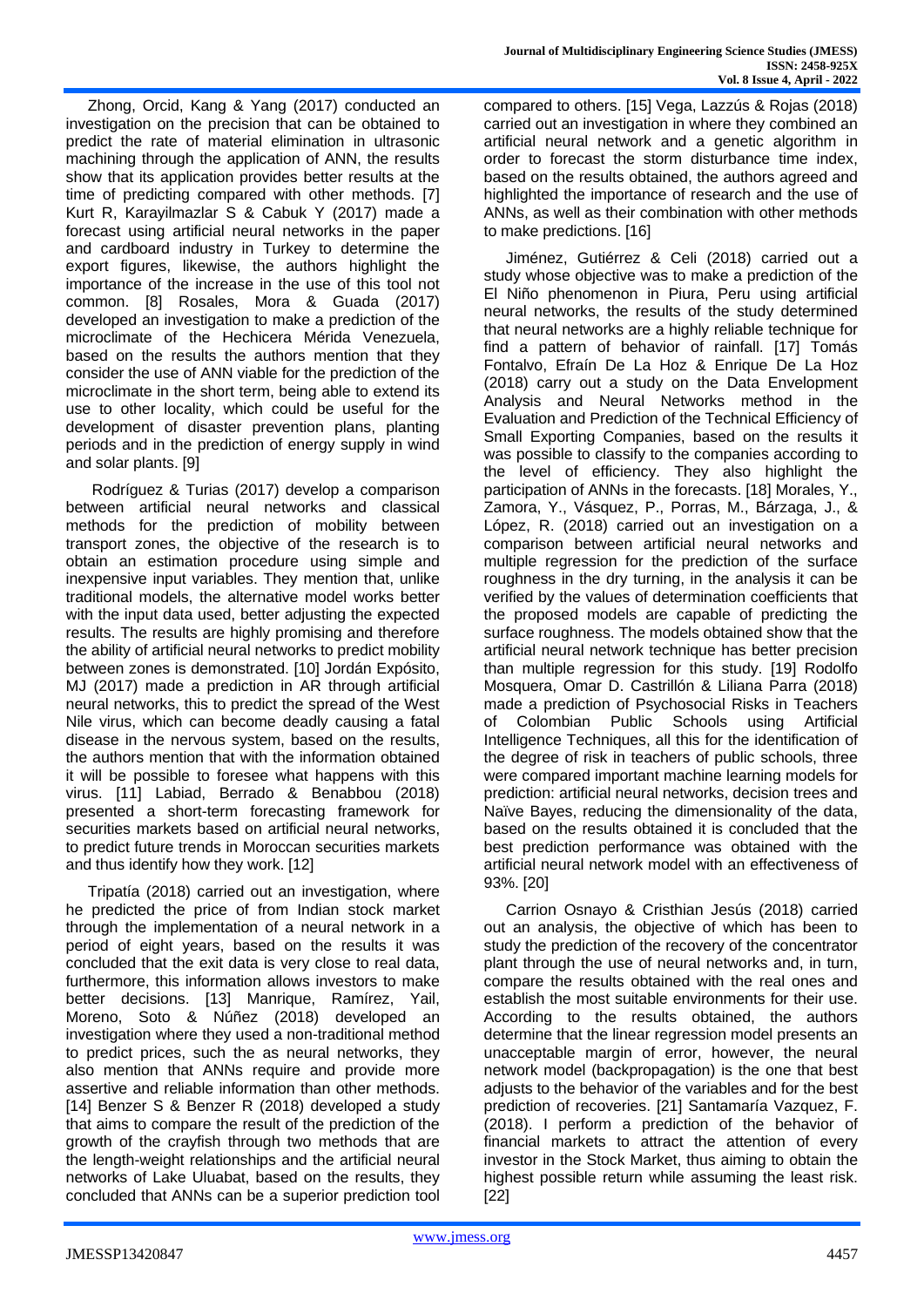Montañez, MAB, Hernández, AO, Barrera, JAM, & Castillo, SL (2018) carried out the development of a neural network in prediction of financial markets: an application in the Mexican stock market, based on the results, the Authors can provide useful information for those who wish to invest in the BMV. [23] Lingxian, Jiaqing & Shihuai (2019) implemented an investigation to determine a sales prediction using an integrated K-Mean and Neural Network framework on retail, where the results effectively showed the useful characteristics of the sales data online retailers. [24]

Akyuz (2019) made a sales projection through the use of ANNs for the wood industry in Turkey. He mentions that the most suitable ANN models were determined using performance criteria such as the mean absolute percentage error, the mean square error and the coefficient of determination (R-2) and finally highlights the excellent participation of ANN in making prognoses. [25] Álvarez, González & Otero (2019) carried out an investigation where they used non-linear methods to make a forecast of the international tourist demand from Spain, the two tools they used were ANNs and genetic programming, within this study the authors mention in based the results those nonlinear methods achieve slightly better predictions than those obtained by a traditional prediction technique. [26]

Vanegas, Bravo & Castillo (2019) carried out an artificial neural network for the prediction of calorific value (HHV) from the proximal analysis of carbonaceous residues, in said research the authors mention that based on the results obtained, the mean square error is lower when making the prediction with the ANNs, comparing them with other tools. [27] Zamudio Villanueva, J. C. (2019) carried out an investigation to obtain a prediction of the sales volume of a carbonated and non-carbonated beverage distributor in the city of Chimbote using artificial neural networks. The prediction was made for four most representative drinks of the brand: RNA-A, B, C and D with Backpropagation (BP) training algorithms and Levenberg-Marquadt (LM) weight adjustment, the results obtained are good and offer a lower error. [28]

Morales Castro, A., Ramírez Reyes, E., & Rodríguez Albor, G. (2019) made a sales forecast of the companies in the food sector: an application of neural networks. Based on the results, the authors mention that linear regression models predict more accurately in the short term than ANNs. [29] Martínez Barbero, X. (2019) made a prediction of the price of housing through artificial neural networks in the city of Madrid, based on the results, mentions that the models obtained predict the price of housing in euros and can be used in models of valuation automatic [30] Awami, Shakmak & Mohammed (2020) carried out a study where they used artificial neural networks to predict the temperature of the city of Benghazi, they mention and highlight the importance of weather forecasting for the development of human life, as well as the importance of adapt new prediction methods such as ANNs. [31] Cuhadar M (2020) conducted an

investigation on the development of a forecast of inbound tourism demand in Croatia using artificial neural networks and comparing it with other methods, based on the results obtained, mentions that ANNs produce prediction results successful compared to the results generated by conventional statistical methods. [32]

Khan N, Sachindra DA, Shahid S, Ahmed K, Shiru MS & Nawaz, N (2020) developed an investigation to predict droughts that could occur in Pakistan, with the aim of being able to alert people with limited resources. This research was developed through different tools, including artificial neural networks. [33] Montano IH, Marques G, Alonso SG, López Coronado M & Diez ID (2020) developed an investigation to reduce absenteeism and temporary disability through machine learning, based on the results, they mention that the efficacy and usefulness of neural networks artificial in prediction is much greater than other tools, in addition to this, ANNs are the most widely used method in both classification and regression models. [34] Mary Mouronte (2020) carried out research to predict the success of candidate projects to be executed in a large company in the ICT sector, as well as helping to improve business results and optimize the sales process. These variables were calculated separately using 4 ANNs. [35] Quizhpilema Lazo, IJ (2020) carried out an Implementation of a prediction model based on artificial neural networks for the classification of academic and research information from UNACH, the results obtained mention that the academic performance of the students is excellent when the gender is female, single, not foreign, does not work, does not have children, has siblings, practices sports and cultural activities. [36]

Koc E & Turkoglu M (2021) made a recent investigation on the development of a forecast to know the demand for medical equipment and the spread of Covid-19 outbreaks in Turkey through artificial neural networks, this tool allows to create very complete estimates. [37] Hopken W, Eberle T, Fuchs M & Lexhagen, M (2021) carried out an investigation on the development of a prediction of tourist arrivals, through the Big Data method and the use of ANNs. With the results obtained from the research, tourism companies can predict what is going to happen in the future. They conclude that within these two tools, the one that works best for the elaboration of predictions is the ANN despite being an unconventional method. [38]

Urgilés, Inga, Peralta, Ortega (2021) obtained a prediction of electricity consumption profiles using potential polynomials of degree one and artificial neural networks in smart metering infrastructure, through the prediction of the electricity consumption profile, it is plannedmaintenance and management of electricity demand to reduce operating costs from the final consumer to the electricity distribution manager, based on the results, the authors mention the good participation of the ANNs. [39] Aranda Arizmendi (2021) developed an investigation to obtain a prediction of the volumetric flow using artificial neural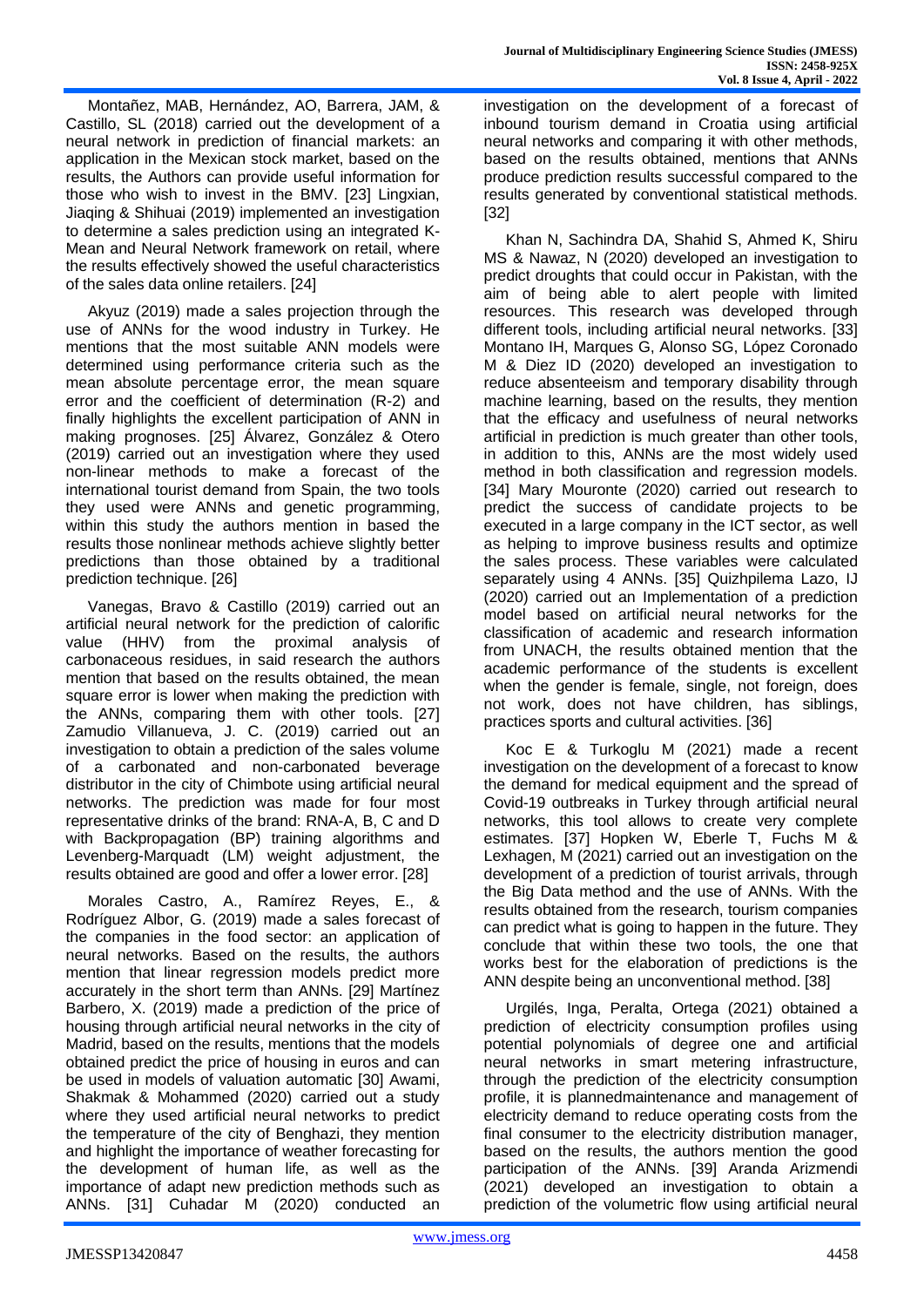networks, with the data obtained the author emphasizes her participation in the investigation of neural networks. [40]

Moscol Albañil, Peltroche Saavedra & Ruesta García (2021) carried out a study to obtain a prediction of quality parameters of fishmeal using Hyperspectral Images and Artificial Neural Networks, these researchers obtained as a result a good correlation between reflectance, provided by the hyperspectral image, and the main quality parameters after implementing a multilayer perceptron neural network algorithm. [41] Cesar Mayta, Jesús Valdivia, Fernando Rosales & Milca Gines (2021) developed a study to have a prediction of mortality due to Covid 19 in Peru using artificial neural networks, the results achieved had a mean square error of 0.0037 and a loss of 0.0480 addition to this, the results obtained throughout the article confirm the validity of this tool and its effectiveness in predicting the number of deaths due to COVID 19. [42]

José Benites (2021) carried out a study on the implementation of a sales forecasting system using artificial neural networks for the ceramic company Lambayeque Sac, said network has 4 input neurons, 12 hidden and one output, based on the results the author establishes that the magnitude of the error of the prediction made by the company is greater, while the prediction of the neural network has a very low level of error. [43] Laura, H., & Enrique, L. (2021) developed a prediction model for customers who will cancel the HFC service based on neural networks in the city of Moquegua, all this to provide the company with information that allows it to develop strategies for that your customers do not cancel the service. [44]

After analyzing each of the investigations, it is possible to identify the importance of artificial neural networks today in the face of society's problems.

Each researcher highlighted their point of view regarding ANNs in the development of predictions, but agreed that they provide a lower level of error compared to traditional methods. It should be noted that in most of the investigations the backpropagation algorithm was used since it provides better results; similarly, the same algorithm will be used in this investigation.

### III. METHODOLOGY

This section presents the methodology used in this research work, it has different stages that aim to enrich the document, in addition to supporting it.

The methodology for the development of the tool begins with the collection of study data, continuing with the data preprocessing, continues with the design of the network topology, to later start the training of the network, which is divided into two stages: lhe first stage is known as forward propagation and the second stage is the backward propagation and to finish the methodology the results are obtained and the conclusions are given.

Next, the previously written steps are shown in a diagram, with the elaboration of this diagram the composition of the investigation can be seen in a clearer and more illustrative way.





## IV. RESULTS AND DISCUSSION

As we know, a neural network has the purpose of solving problems in the same way as the human brain, so its application is of wide importance for the problems that occur in society.

A neural network is composed of 4 stages, the first is called "data collection", the second "data preprocessing", the third "forward propagation from left to right" and the fourth "backward propagation from right to left or Backpropagation", each of these stages has its purpose that allows to solve the existing problem.

As mentioned above, to start the development of the network, it is important to collect the sales data recorded in the last few months (sales in pesos). The sales record for the case under study was carried out from Monday to Sunday for approximately 4 months, through periodic visits to the SME.

Below is a table with the sales data recorded from the month of April to the month of July 2021; In it, it is possible to identify that the sales records are between \$14,000 and \$75,000 per day.

*Table 1. Sales record.*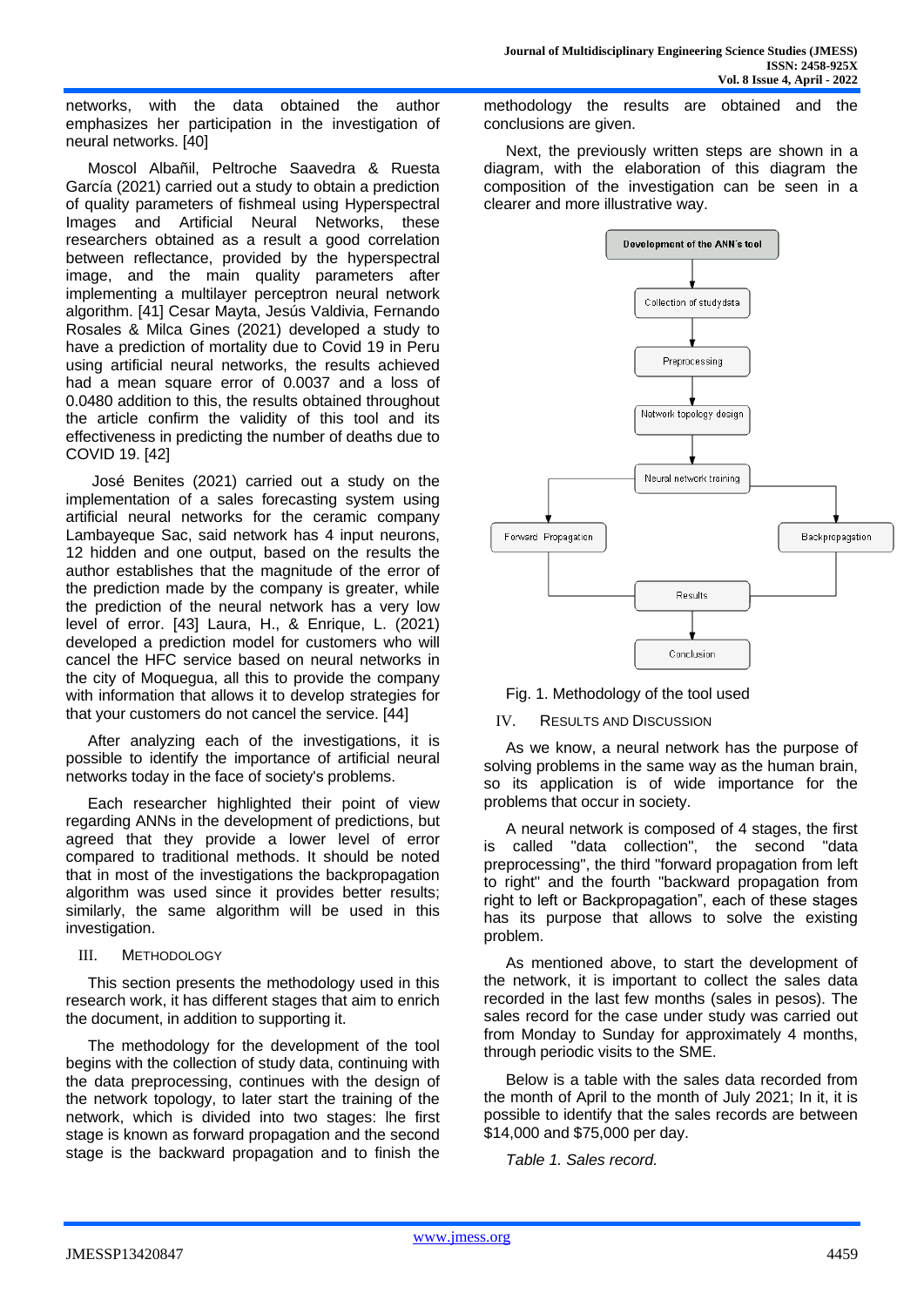|  | <b>MONDAY</b> | <b>TUESDAY</b> | <b>WEDNESDAY</b> | <b>THURSDAY</b> | <b>FRIDAY</b> | <b>SATURDAY</b> | <b>SUNDAY</b> |
|--|---------------|----------------|------------------|-----------------|---------------|-----------------|---------------|
|  | \$72,565.20   | \$38,614.80    | \$40,720.84      | \$40,556.48     | \$65,259.52   | \$25,964.44     | \$44,909.72   |
|  | \$21,907.64   | \$23,280.88    | \$26,347.20      | \$30,808.08     | \$63,608.64   | \$23,809.76     | \$44,744.92   |
|  | \$54,239.96   | \$19,126.80    | \$24,231.80      | \$40,581.80     | \$75,499.16   | \$28,093.24     | \$39,773.68   |
|  | \$27,183.68   | \$21,690.84    | \$23,085.28      | \$44,920.92     | \$19,961.16   | \$17,908.64     | \$44,548.52   |
|  | \$24,888.12   | \$21,840.96    | \$15,001.32      | \$35,540.32     | \$26,732.68   | \$70,893.32     | \$45,908.44   |
|  | \$22,055.64   | \$21,383.72    | \$25,298.24      | \$41,748.56     | \$35,777.52   | \$69,247.88     | \$43,263.64   |
|  | \$15,838.24   | \$24,095.24    | \$27,921.76      | \$29,633.16     | \$37,052.56   | \$38,911.20     | \$29,908.76   |
|  | \$40,519.56   | \$34,524.00    | \$24,690.56      | \$39,651.84     | \$46,028.32   | \$42,855.32     | \$43,585.64   |
|  | \$35,654.32   | \$38,755.68    | \$28,984.72      | \$36,272.44     | \$38,063.24   | \$40,093.64     | \$47,042.28   |
|  | \$39,152.88   | \$44,289.16    | \$33,769.36      | \$23,149.56     | \$23,506.60   | \$24,823.48     | \$37,891.88   |
|  | \$28,862.36   | \$31,814.20    | \$39,103.64      | \$19,718.56     | \$35,148.32   | \$35,221.00     | \$44,881.60   |
|  | \$38,042.00   | \$36,514.36    | \$46,122.88      | \$52,576.96     | \$54,939.40   | \$43,056.32     | \$46,249.80   |
|  | \$47,331.68   | \$38,753.52    | \$39,626.24      | \$31,633.52     | \$22,949.48   | \$33,871.92     | \$30,794.00   |
|  | \$22,914.20   | \$22,650.12    | \$31,871.44      | \$27,965.04     | \$37,173.52   | \$24,037.68     | \$29,768.88   |
|  | \$26,469.56   | \$26,767.64    | \$24,730.88      | \$32,133.84     | \$38,224.00   | \$34,332.76     | \$45,573.20   |
|  | \$35,011.08   | \$37,583.60    | \$27,374.48      | \$23,945.88     | \$14,544.48   | \$33,118.24     | \$39,375.04   |
|  | \$18,151.36   | \$26,149.36    | \$39,349.20      | \$19,057.88     | \$34,995.72   | \$35,797.52     | \$47,403.72   |
|  | \$45,783.24   | \$37,619.60    | \$25,149.12      | \$36,452.76     | \$47,425.60   | \$46,744.52     | \$48,374.12   |
|  | \$51,399.68   | \$44,182.20    | \$29,049.52      | \$32,093.12     | \$38,330.48   | \$51,931.92     | \$43,625.76   |
|  | \$40,597.04   | \$33,575.68    | \$40,716.00      | \$26,344.00     | \$44,700.00   | \$49,940.00     | \$23,840.00   |
|  |               |                |                  | m               |               |                 |               |

#### **Data preprocessing**

Something important that should be highlighted is that the design and development of this network can be made up of a series of combinations of any day of the week with 2 input variables and 1 output. Combination is presented below in which the data from Wednesday and Thursday will be taken into account as input variables and the data from Wednesday as output variables, so that this is possible it is important to data preprocessing as this way we can help the network to learn more easily.

The data preprocessing is done through a straight line, finding the value of a slope and an ordinate.

The formula for finding a straight line is:

 $y = mx + b$ 

Where "m" represents the slope, "x" the value of the data that I want to preprocess and "b" represents the value of the ordinate.

To calculate the slope, the following equation is developed:

Maximum value − Minimum valu

 $=$   $\left(\frac{1}{\pi}h$  maximum of the values I want to preprocess  $-\pi h$  min

For its part, to calculate the ordinate, the following formula must be developed:

```
\boldsymbol{h}
```
 $=$  (Minimum value)

− (Pending xthe minimum of the values I want to transform)

Thus, for the first preprocessed value of Wednesday, the following is left:

Data preprocessing

 $= (0.000032132 \times 40720.84)$ 

+ (−0.482023395) = 0.826421298

This calculation is made for each of the registered sales data.

Next, the preprocessed data of the days under study are shown, that is, Wednesday, Thursday and Friday.

*Table 2. Preprocessing of the registered veins of the last four months.*

| <b>MONDAY</b> |                 | <b>TUESDAY</b> |                 | <b>WEDNESDAY</b> |                 | <b>THURSDAY</b> |                 |
|---------------|-----------------|----------------|-----------------|------------------|-----------------|-----------------|-----------------|
| <b>SLOPE</b>  | <b>ORDINATE</b> | <b>SLOPE</b>   | <b>ORDINATE</b> | <b>SLOPE</b>     | <b>ORDINATE</b> | <b>SLOPE</b>    | <b>ORDINATE</b> |
| 0.00001762    | $-0.279201$     | 0.0000397      | $-0.760135$     | 0.00003213       | $-0.482023$     | 0.00002983      | $-0.5685681$    |
|               |                 | 0.774490151    |                 | 0.826421298      |                 | 0.641383952     |                 |
| 0.106993218   |                 | 0.165091033    |                 | 0.364566558      |                 | 0.350552581     |                 |
| 0.676957129   |                 | O              |                 | 0.296594387      |                 | 0.642139343     |                 |
| 0.200000846   |                 | 0.101899822    |                 | 0.259754331      |                 | 0.771591583     |                 |
| 0.159534021   |                 | 0.107865876    |                 | O                |                 | 0.491733067     |                 |
| 0.109602207   |                 | 0.089694289    |                 | 0.330861306      |                 | 0.676948174     |                 |
| ი             |                 | 0.197455247    |                 | 0.415160423      |                 | 0.315500306     |                 |
| 0.43508977    |                 | 0.611913986    |                 | 0.311335293      |                 | 0.614395144     |                 |
| 0.349323849   |                 | 0.78008899     |                 | 0.449315523      |                 | 0.513574955     |                 |
| 0.410997522   |                 |                |                 | 0.603055888      |                 | 0.122070176     |                 |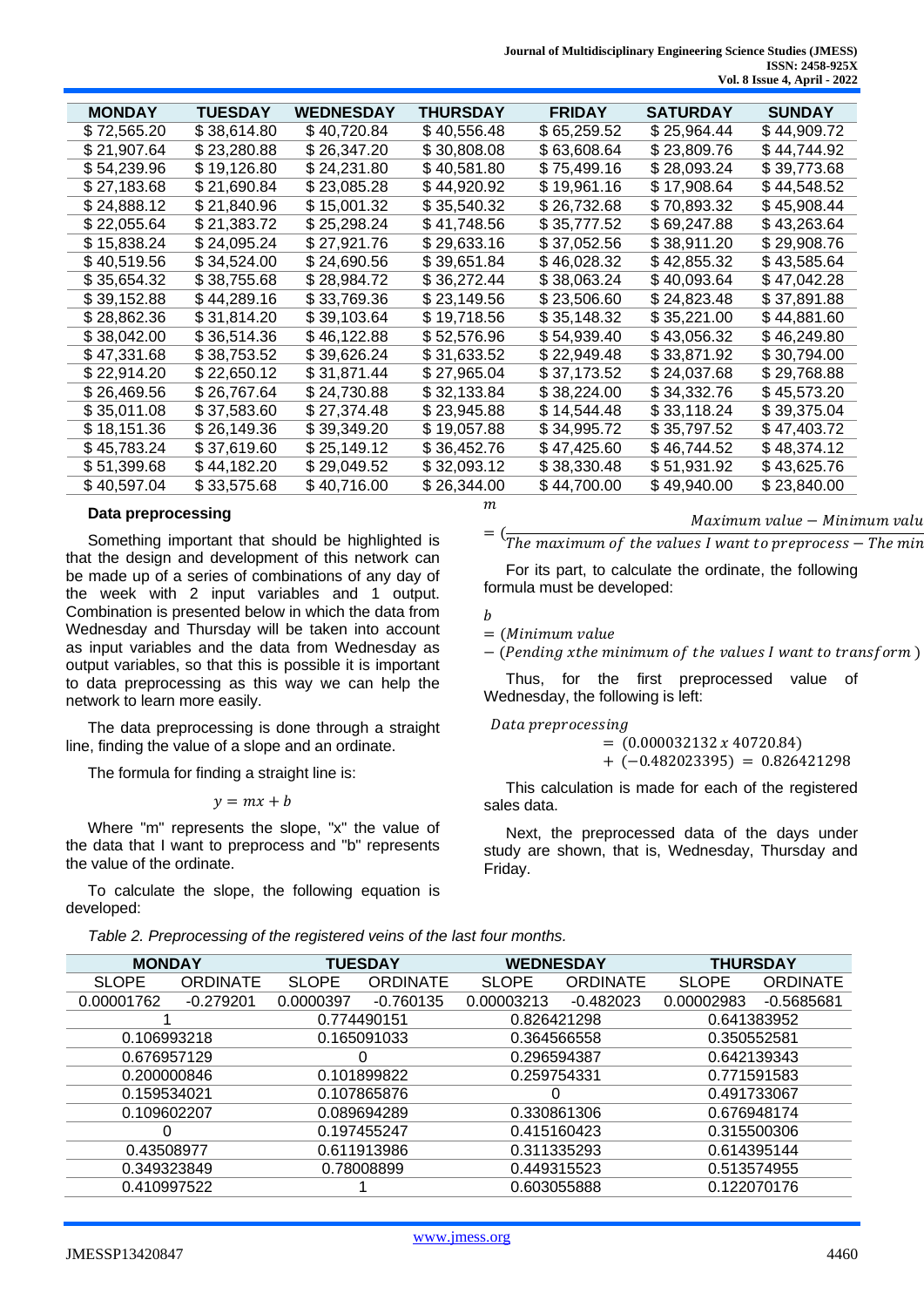**Journal of Multidisciplinary Engineering Science Studies (JMESS) ISSN: 2458-925X Vol. 8 Issue 4, April - 2022**

| 0.229593125 | 0.504221385 | 0.774457322 | 0.019710565 |
|-------------|-------------|-------------|-------------|
| 0.391414594 | 0.691014674 |             |             |
| 0.555175881 | 0.780003148 | 0.791249539 | 0.375178555 |
| 0.124737162 | 0.140023432 | 0.542071798 | 0.265734024 |
| 0.187412123 | 0.303661501 | 0.312630858 | 0.390104979 |
| 0.33798462  | 0.733508304 | 0.397575186 | 0.145827391 |
| 0.040776379 | 0.279089879 | 0.782347672 |             |
| 0.527879513 | 0.734939012 | 0.326069773 | 0.518954578 |
| 0.626887815 | 0.995749206 | 0.451397681 | 0.388890149 |
| 0.436455611 | 0.574225947 | 0.826265778 | 0.217372315 |

*Table 3. Continuation of the preprocessing of the registered veins of the last four months.*

| <b>FRIDAY</b> |                 | <b>SATURDAY</b>            |                 | <b>SUNDAY</b> |                 |  |  |  |
|---------------|-----------------|----------------------------|-----------------|---------------|-----------------|--|--|--|
| <b>SLOPE</b>  | <b>ORDINATE</b> | <b>SLOPE</b>               | <b>ORDINATE</b> | <b>SLOPE</b>  | <b>ORDINATE</b> |  |  |  |
| 0.000016406   | $-0.238611$     | 0.00001887                 | $-0.3379965$    | 0.00004076    | $-0.9717079$    |  |  |  |
|               | 0.832012243     |                            | 0.152040175     |               | 0.858792571     |  |  |  |
| 0.804928514   |                 | 0.11137408                 |                 | 0.852075395   |                 |  |  |  |
|               |                 | 0.192217826                |                 | 0.649449827   |                 |  |  |  |
| 0.088864054   |                 | 0                          |                 | 0.844070217   |                 |  |  |  |
| 0.199955114   |                 |                            |                 | 0.899499962   |                 |  |  |  |
| 0.348341423   |                 | 0.968944986                |                 | 0.791699071   |                 |  |  |  |
| 0.36925926    |                 | 0.396389296                |                 | 0.247360003   |                 |  |  |  |
| 0.516512268   |                 | 0.470828171                |                 | 0.80482365    |                 |  |  |  |
| 0.385840103   |                 | 0.418705935                |                 | 0.945714784   |                 |  |  |  |
| 0.147029235   |                 | 0.130506403                |                 | 0.572748483   |                 |  |  |  |
| 0.338019      |                 | 0.326742749                |                 | 0.857646412   |                 |  |  |  |
| 0.66270416    |                 | 0.474621721                |                 | 0.913413646   |                 |  |  |  |
| 0.13788933    |                 | 0.30128105                 |                 | 0.283441998   |                 |  |  |  |
| 0.371243685   |                 | 0.115675701                |                 | 0.241658556   |                 |  |  |  |
| 0.388477472   |                 | 0.309978658                |                 | 0.885835726   |                 |  |  |  |
| <b>FRIDAY</b> |                 | <b>SATURDAY</b>            |                 | <b>SUNDAY</b> |                 |  |  |  |
|               |                 | 0.287056561                |                 | 0.633201435   |                 |  |  |  |
| 0.335515501   |                 | 0.33762363                 |                 | 0.96044692    |                 |  |  |  |
| 0.539435528   |                 | 0.544230521                |                 |               |                 |  |  |  |
| 0.390224344   |                 | 0.806458923<br>0.642134292 |                 |               |                 |  |  |  |
| 0.49472034    |                 | 0.604540029                |                 |               |                 |  |  |  |

The topologies developed for each neural network are shown below.

### **Design and development of the network topology 2-3-1**

This diagram shows how the network is shape together, we identify that it has 2 neurons in the input layer, 3 neurons in the hidden layer and one neuron in the output layer, this network has 9 connectors that are represented by W1 up to W9, it is also composed of 3 weighted sums represented by Nh1, Nh2 and Nh3 and their respective activation functions represented by Oh1, Oh2 and Oh3, it is also identified that the network has 4 biases represented by B1, B2, B3 and B4, likewise shown, the net input to the output neuron No1 and finally the output values are represented by Oo1.



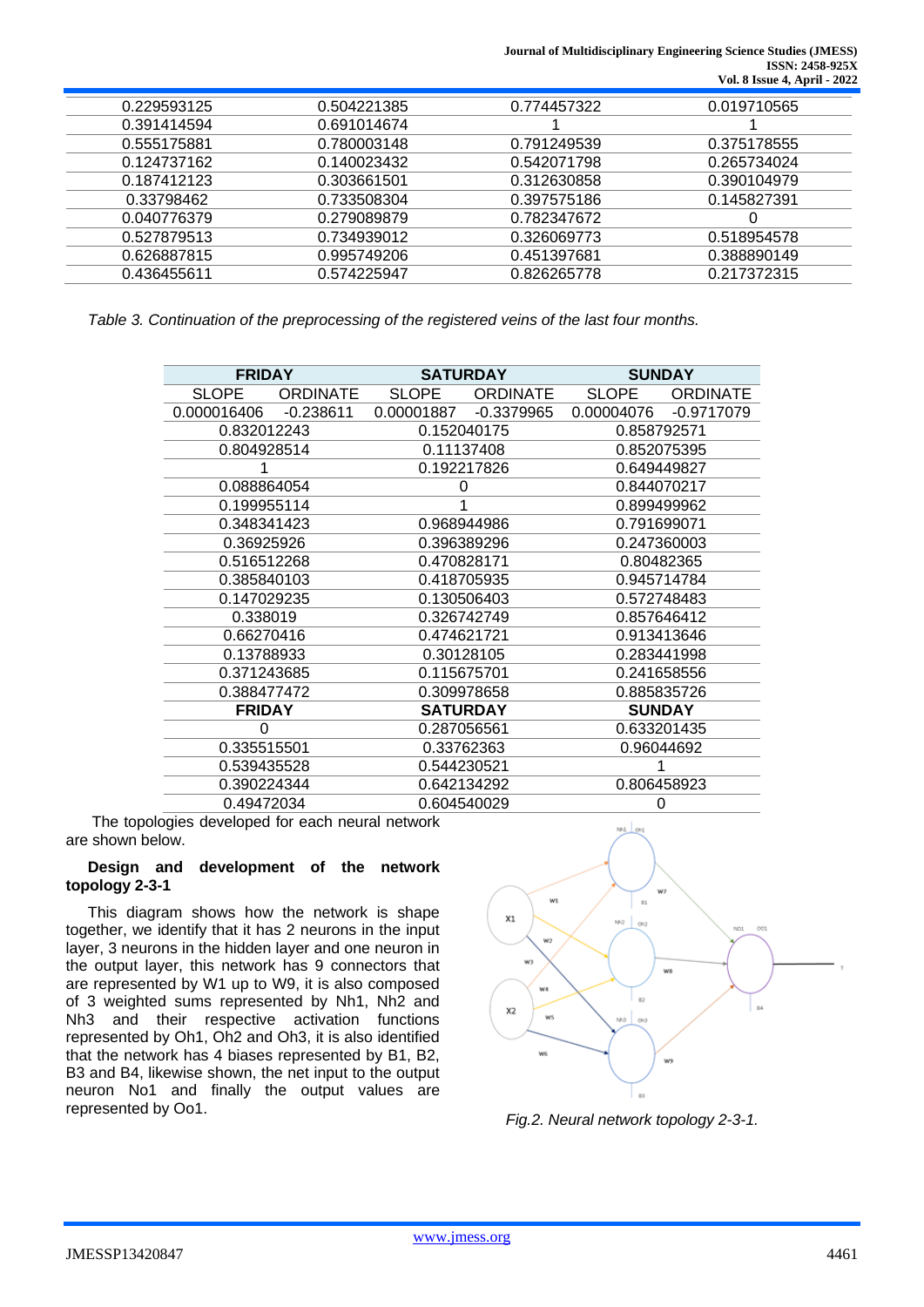#### **Design and development of the network topology 2-10-1**

This diagram shows how the network is formed jointly, in it it is possible to identify in a general way that the network has 2 neurons in the input layer, 10 neurons in the hidden layer and one neuron in the output layer, in addition to have 30 connectors that are represented by W1 to W30, equally they are composed of 10 weighted sums represented by Nh1 to Nh10 and their respective activation functions represented by Oh1 to Oh10, in the same way that the red account with 11 biases is identified represented by B1 to B11 and finally the net input to the output neuron No1 and the output values that are represented by Oo1 are shown.





## **Network training**

Subsequently, for the training of the networks, an excel spreadsheet was used in which the propagation was carried out forward and backward, in said sheet the calculations corresponding to the different gradients necessary to carry out the backpropagation were made. Based on the calculations developed, the following results were obtained:







*Fig. 5. Comparative graphs of network outputs for the 2-10-1 network.*

Based on the comparison of the graphs, it can be seen that the second network provides better results, since it offers a lower level of error in its data, and with this information the company will make better decisions that will benefit it.

### **CONCLUSIONS**

Based on the results obtained, it can be concluded that:

One of the most important aspects in the development of this research was undoubtedly the data collection, since without the help of the company the development and design of the networks would not have been possible. In the same way, the importance of data pre-processing is highlighted, since it allows us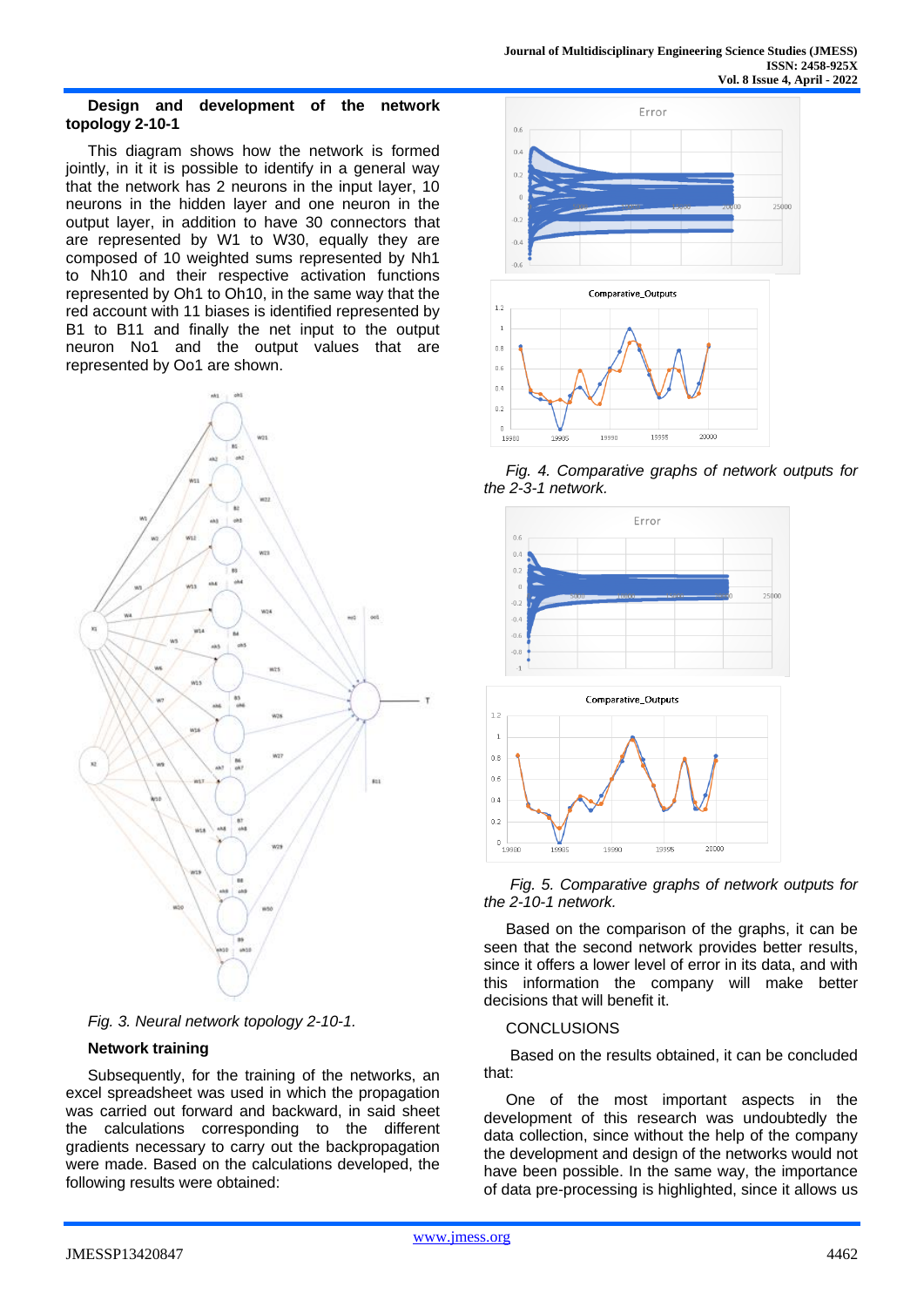a clearer control of the information and, in turn, helps the network to learn more easily.

The development of two topologies allows us to visualize their composition in greater detail, likewise, it allows us to make a comparison between both to recognize the one that gave us the best results.

The neural network that shows the best results for the case under study is the one with 10 neurons in the hidden layer, since the data it produces are closer to the objective data and it offers us a mean square error of 0.001551386.

For its part, sales predictions guarantee any business the option of anticipating everything that may happen, since it allows personalizing commercial management, easily adjusting a business's budget, offering the option of organizing sales operations and allowing refine campaigns. of marketing and even allows to attract more investors.

It is possible to implement unusual artificial intelligence tools in economic-administrative areas, as difficult as it may seem.

Artificial neural networks can help improve and correct processes more easily than other tools, thanks to the easy speed with which they learn and their easy adaptation. In the same way, we identify that the more neurons we find in a network, the better its results will be, since they provide us with a much smaller mean square error.

The information that results from the combination of these two tools (neural networks and sales predictions) will guarantee any company, regardless of its size and sector, validated and supported information for making decisions that will have a positive or negative impact on the company.

## **REFERENCES**

[1] Alvarado Boirivant, J. (2009). Linear programming application in small and medium enterprises. Rev. Reflections 88(1): 89–105.

[2] Domenge, R. and Belausteguigoitia, I. (2009). New SMEs: problems and recommendations. Retrieved from Strategic Direction, 29(8), 25-27.

[3] Ortiz Aguirre, U. (2017). Sales prediction techniques.

[4] Flórez Quintero, R. A., & Torres Zambrano, L. M. (2011). Successful Sales Forecasting: Quantitative or Qualitative?

[5] Villada, F., Muñoz, N., & García-Quintero, E. (2016). Artificial neural networks applied to the prediction of the price of gold. Information Technology, 27(5), 143-150.

[6] Martínez, M., Methodology based on neural networks for the interpretation of soil resistivity in urban areas, Energetic Engineering, 1,59-69 (2014).

[7] Zhong, G., Kang, M., & Yang, S. (2017). Precision obtained using an artificial neural network for predicting the material removal rate in ultrasonic machining. Applied Sciences, 7(12), 1268.

[8] Kurt, R., Karayilmazlar, S., and Cabuk, Y. (2017). Forecasting using artificial neural networks: the case of the paper and board industry in Turkey. (From: CABI: CAB Abstracts® and Global Health®). Bartin Orman Fakultesi Dergisi19, 2, pp. 99-106.

[9] Ramírez, M. D. R., Benavídes, C. A. M., & Barráez, C. E. G. (2017). Neural networks in microclimate prediction, La Hechicera Mérida study area, Venezuela. Publications in Science and Technology, 11(2), 47-61.

[10] Rodríguez-Rueda, P. J., & Turias-Domínguez, I. J. (2017). A comparison between artificial neural networks and classical methods for the prediction of mobility between transport zones. Practical application in the Campo de Gibraltar, Spain. Dyna, 84(200), 209- 216.

[11] Jordán Expósito, M. J. (2017). Prediction in AR through artificial neural networks.

[12] Labiad, B., Berrado, A. & Benabbou, L. (2018, Oct 24). Short-term prediction framework for the Moroccan stock market using artificial neural networks. SITA'18: Proceedings of the XII International Conference on Intelligent Systems: Theories and Applications, 18, pp. 1-6.

[13] Niliniprava, T. (2018, Jul 01). Predict the price of the stock market using the neural network model. International Journal of Strategic Decision Sciences, 9, pp. 84-94

[14] Manrique, E., Ramírez, M., Yail, B., Moreno, H.B., Soto, M. & Núñez, S.O. (2018, December 21). Static model and neural networks in price prediction through time series. ACAI 2018: Proceedings of the International Conference on Algorithms, Computing, and Artificial Intelligence, pp. 1-6

[15] Benzer. S. & Benzer. R. (2018, February). New perspectives to predict the growth properties of the crayfish (Astacus leptodactylus Eschscholtz, 1823) in Lake Uluabat. Pakistan Journal of Zoology, 50, pp. 35- 45.

[16] Vega-Jorquera, P., Lazzús, J. A., & Rojas, P. (2018). GA-optimized neural network for forecasting the geomagnetic storm index. International Geophysics, 57(4), 239-251.

[17] Jiménez-Carrión, M., Gutiérrez-Segura, F., & Celi-Pinzón, J. (2018). Modeling and Prediction of the El Niño Phenomenon in Piura, Peru through Artificial Neural Networks using Matlab. Information Technology, 29(4), 303-316.

[18] Fontalvo, T., De La Hoz, E., & De La Hoz, E. (2018). Data envelopment analysis method and neural networks in the evaluation and prediction of the technical efficiency of small exporting companies. Information Technology, 29(6), 267-276.